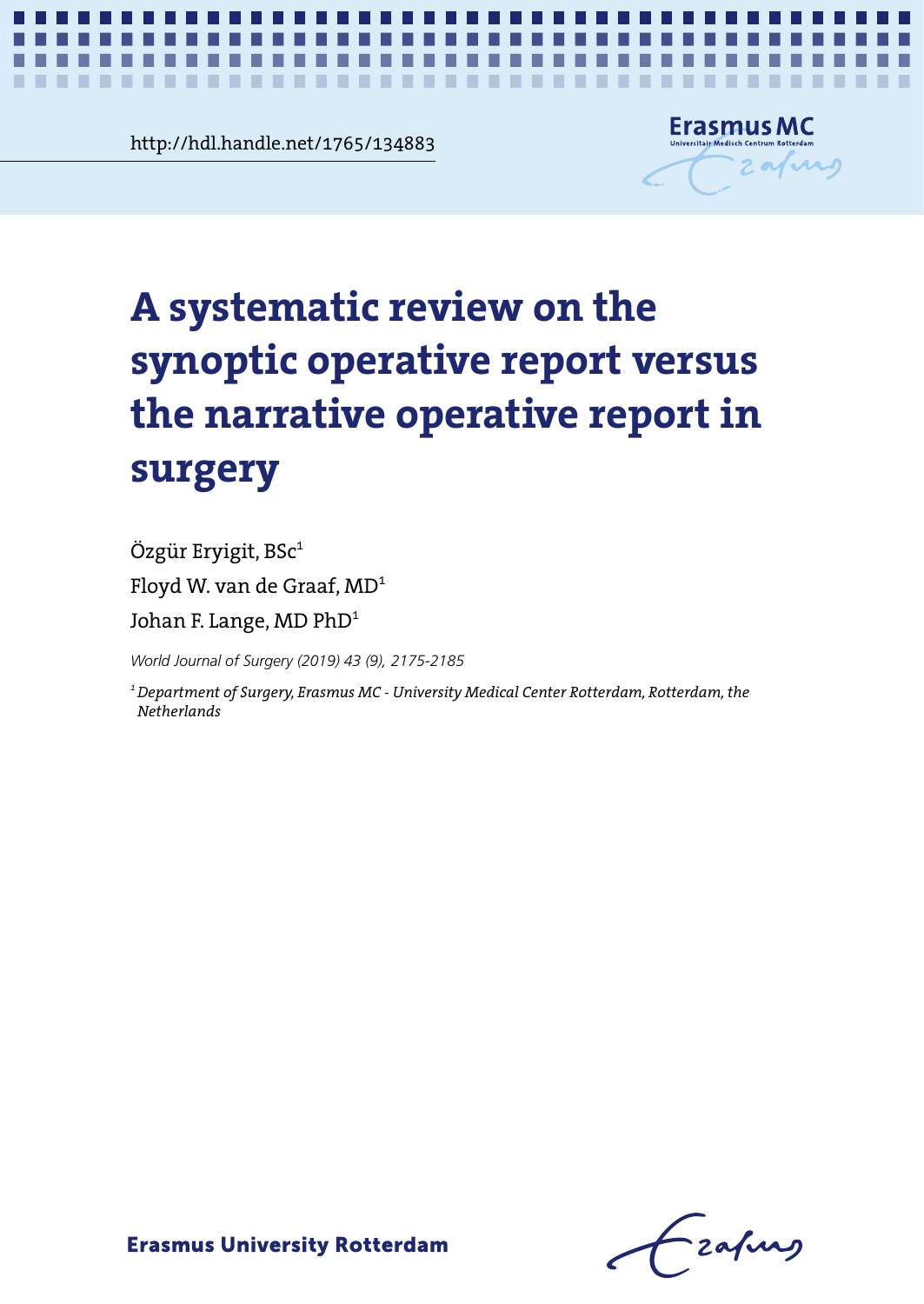# **ABSTRACT**

### **Background**

Proper documentation is an essential part of patient safety and quality of care in the surgical field. Surgical procedures are traditionally documented in narrative operative reports which are subjective by nature and often lack essential information. This systematic review will analyze the added value of the newly emerged synoptic reporting technique in the surgical setting.

### **Methods**

A systematic review was conducted to compare the completeness and the user-friendliness of the synoptic operative report to the narrative operative report. A literature search was performed in EMBASE, Ovid MEDLINE, Web of Science, Cochrane CENTRAL, and Google Scholar for studies published up to April 6, 2018. The Newcastle–Ottawa Scale was utilized for the risk of bias assessment of the included articles. PROSPERO registration number was: CRD42018093770.

### **Results**

Overall and subsection completion of the operative report was higher in the synoptic operative report. The time until completion of the operative report and the data extraction time were shorter in the synoptic report. One exception was the specific details section concerning the operative procedure, as this was generally reported more frequently in the narrative report. The use of mandatory fields in the synoptic report resulted in more completely reported operative outcomes with completion percentages close to 100%.

### **Conclusions**

The synoptic operative report generally demonstrated a higher completion rate and a much lower time until completion compared to the traditional narrative operative report. A hybrid approach to the synoptic operative report will potentially yield better completion rates and higher physician satisfaction.

Lzafurg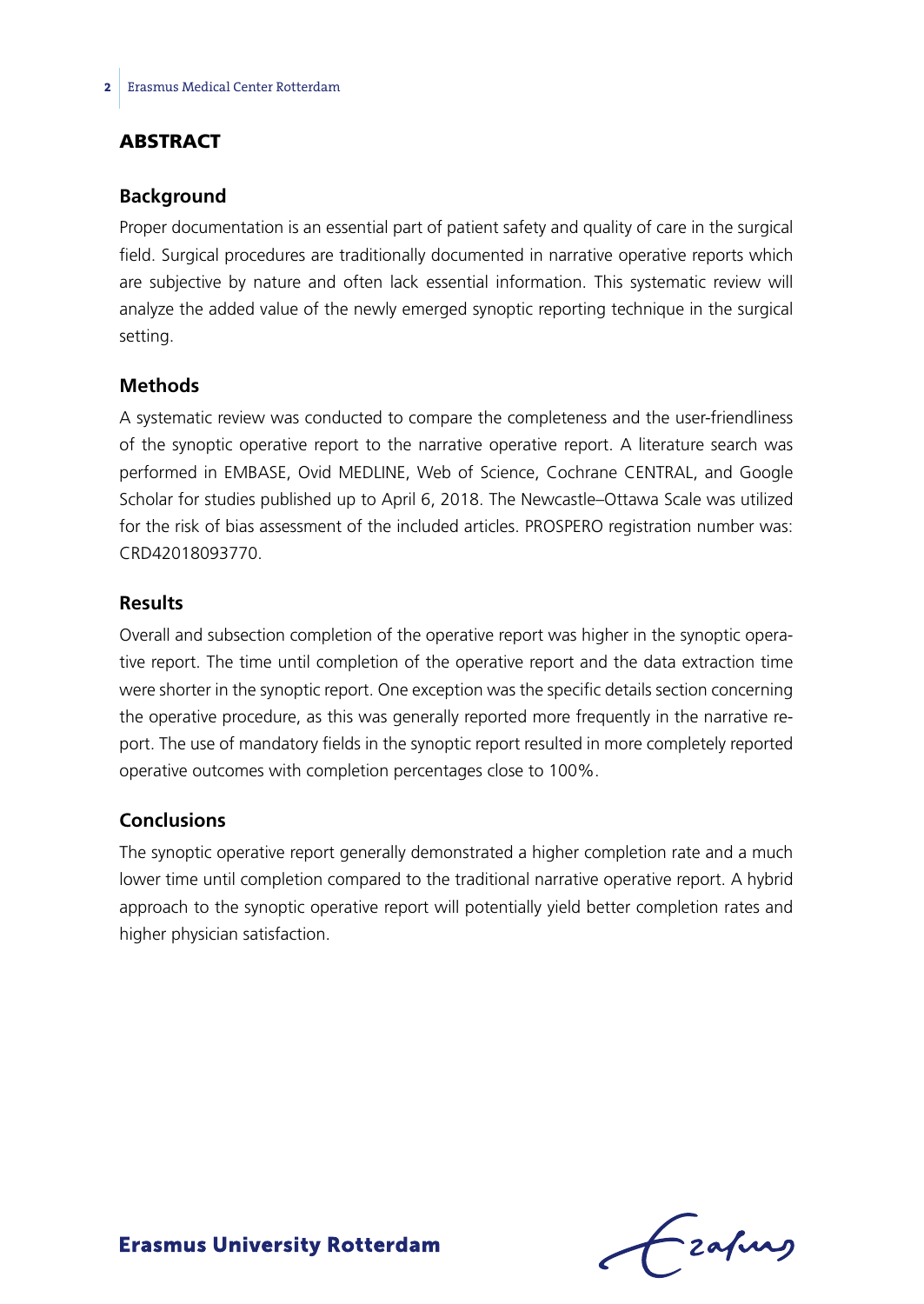### **INTRODUCTION**

In the current medicine, all healthcare providers are obliged to properly document the care services provided. Within this requirement lays the composition of the operative note, comprising the essence of a surgical intervention and an imperative part in the continuity of care.<sup>1</sup> For decades, the narrative operative report (NR) has been used in this manner. This reporting method, however, is subjective by nature and often lacks essential information.<sup>2</sup> Given the fact that proper documentation is an essential part of patient safety and quality of care, many in the surgical field have experimented with or even have implemented synoptic reporting (SR) as a substitute. The word synopsis is derived from two ancient Greek words: σύν (sún, "with or whole") and ὄψις (ópsis, "view") and can be interpreted as a concise description of—in this case—a surgical procedure. An SR provides summarized documentation containing predefined leading criteria of the surgical procedure, which can effortlessly be completed in computerized templates. This synoptic way of reporting can also be achieved by providing easily comprehensible aide-mémoires. By adding quality of care indicators to this documentation method, these factors can be monitored efficiently without the need for double entries in a separate report. A good example of an electronically stored SR can be found in a study by Vergis et al. focusing on Roux-en-Y gastric bypass.<sup>3</sup>

Worldwide, over seven million patients suffer major complications following surgery every year. One million of these patients will die during or immediately after surgery as a result. Around half of these adverse events are potentially preventable.<sup>4</sup> Checklist usage in surgery results in thousands of patients' lives being saved each year. One of the best-known examples is the 19-item WHO Surgical Safety Checklist which was developed to decrease errors and adverse events and increase teamwork and communication.<sup>5</sup> This checklist reduced morbidity and mortality rates by more than one-third across all participating hospitals.

Earlier publications determined the lack of available information in the traditional reports. Wauben et al. demonstrated that NRs in laparoscopic cholecystectomy contained fewer essential procedural steps compared to what could be seen on operative video recordings.<sup>2</sup> Another study on laparoscopic cholecystectomy concluded that cases with bile duct injury contained fewer key elements of the report than those without bile duct injury, a phenomenon likely caused by surgeons tending to focus more on reporting unusual events rather than reporting the essential steps of the operation.<sup>6</sup> Apart from this explanation, it is plausible that, due to medicolegal concerns and fear of litigation, surgeons may, consciously or not, omit some part of the operative report when intraoperative complications occur. Furthermore, several studies reported improved efficiency,<sup>7</sup> higher patient acuity level,<sup>8</sup> higher physician satisfaction,<sup>9</sup> and reduced administrative costs <sup>10</sup> in SRs. However, the extent of the superiority of SR and the ideal construction of the operative report remain unknown.

This systematic review evaluates the completeness and user-friendliness of the SR and the NR in the surgical setting.

Frahing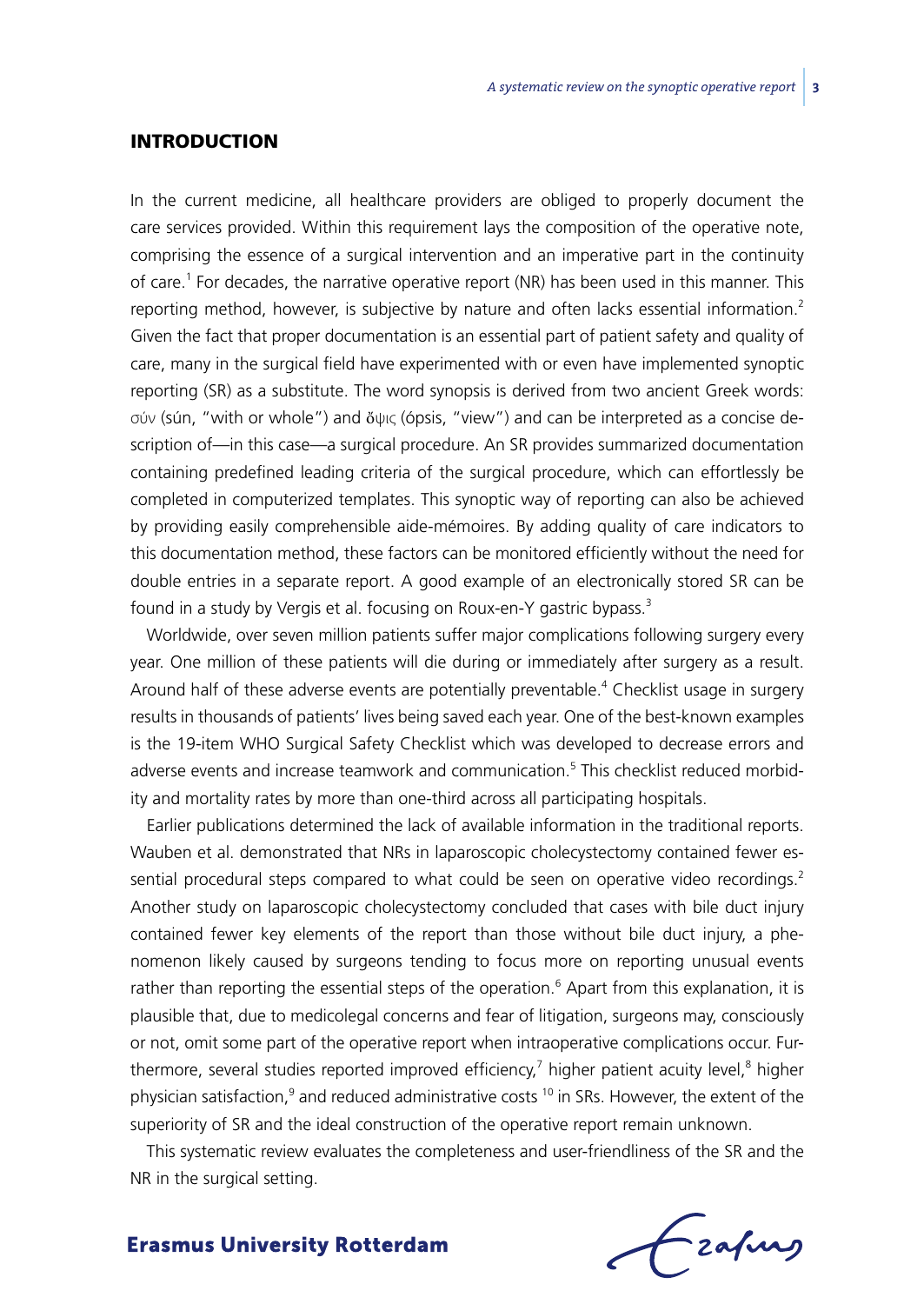#### **4** Erasmus Medical Center Rotterdam

# **Material and methods**

The study protocol was registered in the International Prospective Register of Systematic Reviews (PROSPERO, http://www.crd.york.ac.uk/prospero), prior to the start of the systematic review, with registration number CRD42018093770.

### **Systematic literature search**

A systematic search was performed in EMBASE, Ovid MEDLINE, Web of Science, Cochrane CENTRAL, and Google Scholar for studies published up to April 6, 2018, comparing SRs to NRs. There was no limit in date of publication. The search was conducted in accordance with the Preferred Reporting Items for Systematic Reviews and Meta-Analyses (PRISMA) guidelines and limited to manuscripts written in English.<sup>11</sup> The complete search strategy is shown in the *Appendices*

# **Article selection and data extraction**

Two investigators (ÖE and FWvdG) independently reviewed articles using a standardized extraction form (Microsoft Excel—Microsoft Corp., Redmond, WA, USA). Disagreements were resolved through consensus or by consulting a third investigator (JFL). Studies were excluded if no comparison was made between SR and NR or when the intervention was used in a non-surgical setting. Specific types of articles were excluded: no available full-text, non-original articles, surveys, case reports, animal or cadaveric studies, guidelines, protocols, conference abstracts, letters to the editor, replies, and editorials. Study parameters included: first author, publication year, study design, comparison method, surgery type, NR type, SR type, use of mandatory fields in the SR, number of cases, completeness of reporting, and time until completion and extraction of the report.

# **Risk of bias assessment**

We utilized the Newcastle–Ottawa Scale (NOS) to grade the risk of bias of each included article  $12$  The NOS comprises eight items, categorized into three groups: selection of study groups, comparability of groups, and ascertainment of the outcome of interest. A maximum of four points can be assigned to "Selection," two points to "Comparability," and three points to "Outcome." Stars were awarded for each item to depict the quality of each study. Studies of the highest quality can be awarded up to nine stars.

### **Outcomes**

The primary outcome was reporting completeness with respect to the total number of reported variables in SRs and NRs. The secondary outcome was user-friendliness which was divided into time until completion and readability of the report.

frafing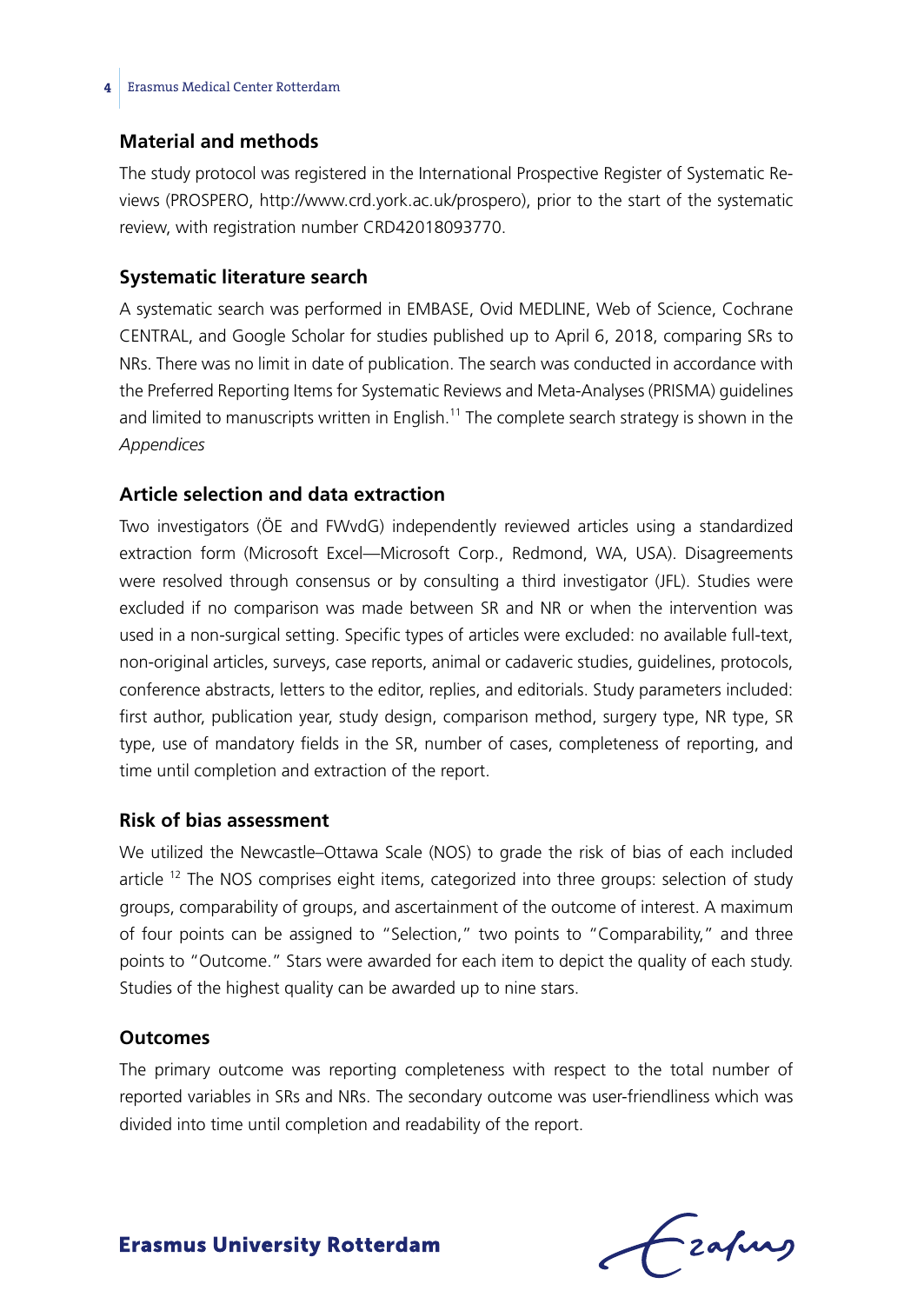### Results

#### **Literature search**

The initial search resulted in 4120 articles. After deduplication, 2101 studies were screened based on title and abstract. A total of 2059 articles were not relevant for the reviewed question. The eligibility of the remaining 42 articles was assessed based on full-text review, of which 16 met the inclusion criteria.<sup>13-28</sup> The study selection process is depicted in Figure 1.



Figure 1. PRISMA flow diagram of the study selection process.

#### **Study characteristics**

Table 1 summarizes the study characteristics, and **Table 2** reports the study results. In total, 2496 cases were present in the NR group and 1688 cases in the SR group. Eight studies compared retrospective cohorts to prospective cohorts, five studies compared prospective cohorts, and three studies compared retrospective cohorts. NRs were predominantly dictated (56.3%), whereas SRs were primarily available as electronic template (68.8%). Two studies utilized mandatory fields in their SRs.

frafing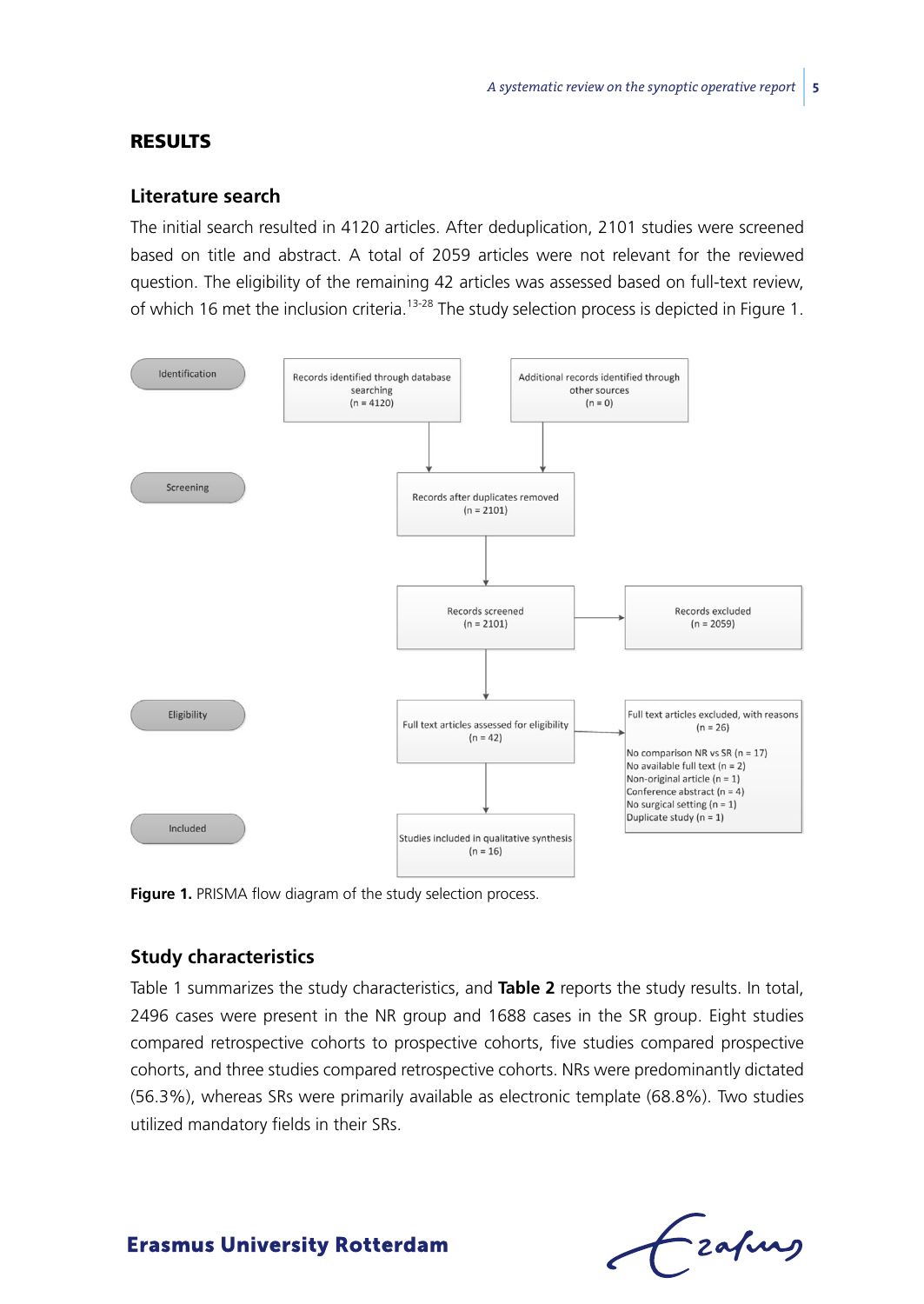| Table 1. Study characteristics. |      |                        |                                     |                                             |                                          |                                      |                           |                                 |                                      |
|---------------------------------|------|------------------------|-------------------------------------|---------------------------------------------|------------------------------------------|--------------------------------------|---------------------------|---------------------------------|--------------------------------------|
| Author                          |      | Year Study<br>desigr   | Comparison<br>method                | Surgery type                                | operative report<br>narrative<br>Type of | operative report<br>Type of synoptic | fields in SR<br>Mandatory | (control)<br>of cases<br>Number | (intervention)<br>Number<br>of cases |
| Abbas et al                     | 2016 | Before-after           | versus prospective<br>Retrospective | appendectomy<br>Laparoscopic                | Typed                                    | Other                                | $\frac{1}{2}$             | $\frac{1}{4}$                   | 57                                   |
| Anderson et al.                 |      | 2016 Before-after      | versus prospective<br>Retrospective | Transurethral resection<br>of bladder tumor | Not described                            | Other                                | $\frac{1}{2}$             | 428                             | 325                                  |
| Chambers et al.                 | 2009 | Before-after           | versus prospective<br>Retrospective | Thyroidectomy                               | Dictated                                 | Electronic template                  | Yes                       | 271                             | 133                                  |
| Edhemovic et al.                |      | 2004 Before-after      | versus prospective<br>Retrospective | Rectal cancer surgery                       | Dictated                                 | Electronic template                  | Yes                       | $\overline{a}$                  | $\overline{a}$                       |
| ᅙ<br>Eng et                     | 2018 | bective<br>Retrosp     | Retrospectively                     | Breast cancer surgery                       | Dictated                                 | Hardcopy template                    | $\frac{1}{2}$             | 772                             | 110                                  |
| Gur et al                       |      | 2012 Prospective       | Prospectively                       | Breast cancer surgery                       | Dictated                                 | Electronic template                  | $\frac{1}{2}$             | 8                               | 60                                   |
| $\overline{a}$<br>Harvey et     | 2007 | Retrospective          | Retrospectively                     | cholecystectomy<br>Laparoscopic             | Dictated                                 | Hardcopy template                    | $\frac{1}{2}$             | 102                             | 119                                  |
| Hoffer et al                    |      | 2012 Prospective       | Prospectively                       | Kidney cancer surgery                       | Dictated                                 | Electronic template                  | Yes                       | 57                              | 158                                  |
| Hussien et al                   | 2015 | Prospective            | Prospectively                       | Trauma surgery                              | Typed                                    | Hardcopy template                    | $\frac{1}{2}$             | SO                              | 50                                   |
| Maniar et al.                   |      | -after<br>2014 Before- | versus prospective<br>Retrospective | Colon cancer surgery                        | Dictated                                 | Electronic template                  | $\frac{1}{2}$             | 80                              | 80                                   |
| Maniar et al.                   | 2015 | -after<br>Before-      | versus prospective<br>Retrospective | Rectal cancer surgery                       | <b>Dictated</b>                          | Electronic template                  | $\frac{1}{2}$             | 57                              | 57                                   |
| Park et al                      |      | -after<br>2010 Before- | versus prospective<br>Retrospective | Pancreatic resection                        | Dictated                                 | Electronic template                  | $\frac{1}{2}$             | 102                             | 107                                  |
| Rudra et al                     | 2015 | bective<br>Retrosp     | Retrospectively                     | Trauma surgery                              | Not described                            | Hardcopy template                    | $\frac{1}{2}$             | 24                              | 24                                   |
| Shayah et al                    |      | 2007 Prospective       | Prospectively                       | Otorhinolaryngology                         | Not described                            | Hardcopy template                    | $\frac{1}{2}$             | 100                             | 100                                  |
| Stogryn et al.                  |      | 2018 Prospective       | Prospectively                       | Roux-en-Y gastric bypass                    | Not described                            | Electronic template                  | ş                         | 100                             | <b>DO1</b>                           |
| Thomson et al.                  |      | 2016 Before-after      | versus Prospective<br>Retrospective | cholecystectomy<br>Laparoscopic             | Not described                            | Electronic template                  | $\frac{1}{2}$             | 130                             | 128                                  |

### **6** Erasmus Medical Center Rotterdam

-<br>Eafurg  $\epsilon$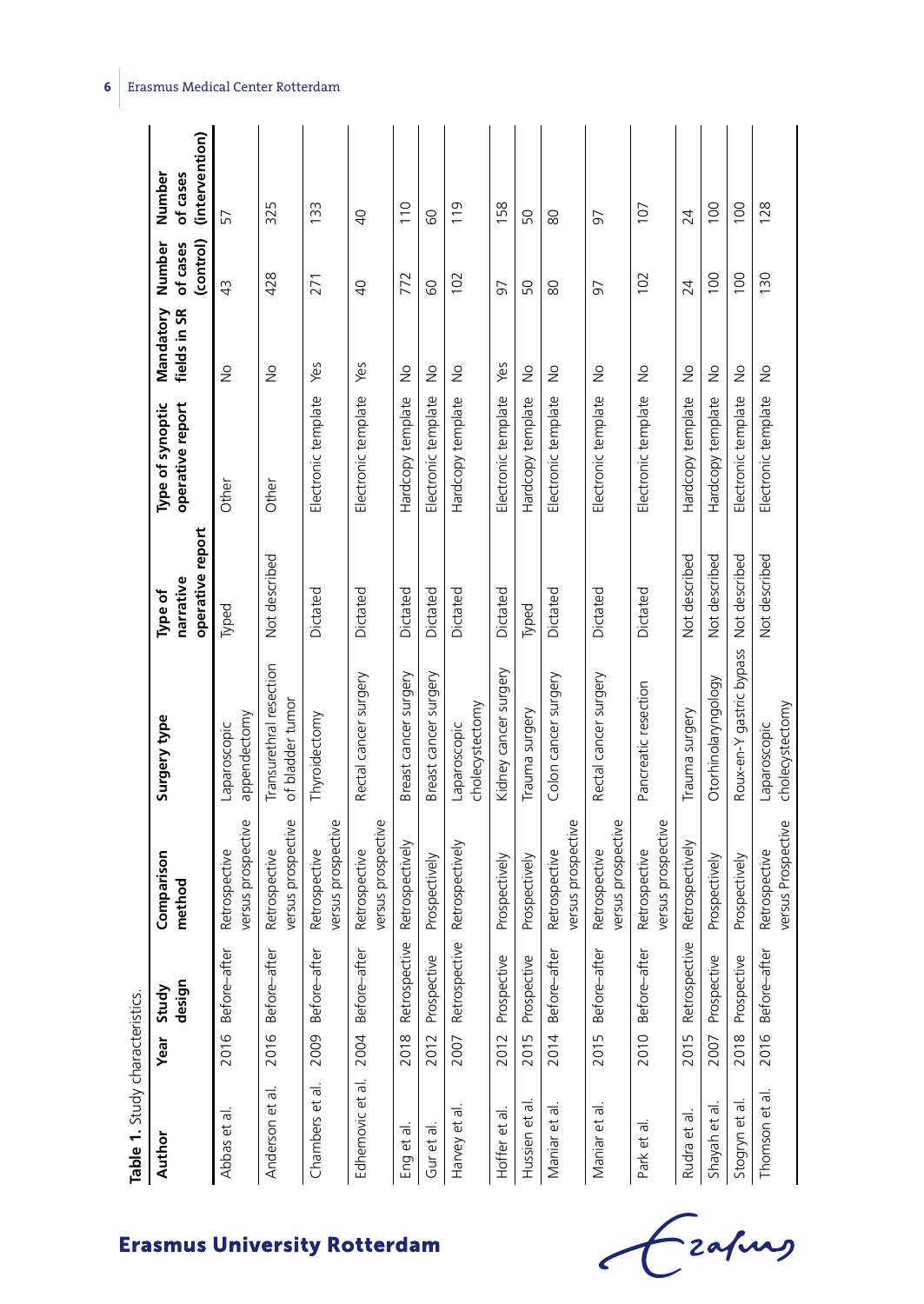| Study<br>parameters <sup>a</sup> | Author                     |          | Year Narrative report (mean %) Synoptic report (mean %)                                                                               |                                                                                           |
|----------------------------------|----------------------------|----------|---------------------------------------------------------------------------------------------------------------------------------------|-------------------------------------------------------------------------------------------|
| Overall                          | Abbas et al.               | 2016     | 66%                                                                                                                                   | 94%                                                                                       |
| completeness                     | Edhemovic et al.           | 2004     | 45.9%                                                                                                                                 | 99%                                                                                       |
|                                  | Eng et al.                 | 2018     | 45%                                                                                                                                   | 60%                                                                                       |
|                                  | Gur et al.                 | 2012     | 66%                                                                                                                                   | 94.7%                                                                                     |
|                                  | Hoffer et al.              | 2012     | 68%                                                                                                                                   | 92%                                                                                       |
|                                  | Hussien et al.             |          | significant improvement in the studied parameters was<br>noticed ( $p < .0134$ )                                                      | 2015 After introducing a standardized printed proforma, an overall                        |
|                                  | Maniar et al.              | 2014     | 31.7%                                                                                                                                 | 64.6%                                                                                     |
|                                  | Maniar et al.              | 2015     | 32.2%                                                                                                                                 | 71.1%                                                                                     |
|                                  | Park et al.                | 2010     | 59.6%                                                                                                                                 | 88.8%                                                                                     |
|                                  | Stogryn et al.             |          | 2018 64.0%                                                                                                                            | 99.8%                                                                                     |
| Identifiers                      | Hussien et al.             | 2015     | Range 18-100%                                                                                                                         | Range 26-100%                                                                             |
|                                  | Rudra et al.               |          | 2015 Range 0-100%                                                                                                                     | Range 20.8-100%                                                                           |
|                                  | Shayah et al.              | 2007     | Range 46-98%                                                                                                                          | 100%                                                                                      |
| Perioperative<br>information     | Gur et al.                 | 2012     | General and preoperative sections underreported in NR<br>compared to SR ( $p = .004$ ) also for intraoperative sections<br>$(p=.001)$ |                                                                                           |
|                                  | Harvey et al.              |          | 2007 Range 95-100%                                                                                                                    | Range 14-100%                                                                             |
|                                  | Maniar et al.              | 2014     | Significantly higher scores<br>on the patient-provider<br>discussion and laparoscopic<br>cases sections                               | Significantly higher scores on<br>both preoperative evaluation<br>and operative care data |
| Operative details                | Eng et al.                 | 2018 57% |                                                                                                                                       | 59%                                                                                       |
|                                  | Harvey et al. <sup>c</sup> | 2007     | The use of a gallbladder<br>retrieval bag (63.0%)                                                                                     | The use of a gallbladder<br>retrieval bag (57.8%)                                         |
|                                  |                            |          | The size of the operative<br>trocars (58.0%)                                                                                          | The size of the operative<br>trocars (55.9%)                                              |
| Postoperative                    | Abbas et al.               | 2016     | 95%                                                                                                                                   | 100%                                                                                      |
| recommendations                  | Hussien et al.             | 2015     | 100%                                                                                                                                  | 100%                                                                                      |
|                                  | Rudra et al.               | 2015     | Range 25-100%                                                                                                                         | Range 83.3-100%                                                                           |
|                                  | Shayah et al.              | 2007     | 94%                                                                                                                                   | 100%                                                                                      |
|                                  | Thomson et al.             | 2016     | 95%                                                                                                                                   | 100%                                                                                      |
| Time until                       | Edhemovic et al.           | 2004     |                                                                                                                                       | 5:59                                                                                      |
| completion <sup>b</sup>          | Hoffer et al.              | 2012     | 2:36                                                                                                                                  | 2:04                                                                                      |
|                                  | Park et al.                | 2010     | $\equiv$                                                                                                                              | $4:00 \pm 1:36$ SD                                                                        |
|                                  | Stogryn et al.             | 2018     | $4:50 \pm 0:50$ SD                                                                                                                    | $3:55 \pm 1:26$ SD                                                                        |
| Time until                       | Harvey et al.              | 2007     | 2:36                                                                                                                                  | 2:04                                                                                      |
| extraction <sup>b</sup>          | Maniar et al.              |          | $2014$ 4:01 ± 1:14 SD                                                                                                                 | $2:32 \pm 0:44$ SD                                                                        |
|                                  | Maniar et al.              |          | 2015 4:48 ± 1:32 SD                                                                                                                   | $2:45 \pm 1:36$ SD                                                                        |

#### **Table 2.** Study results.

<sup>a</sup>Mean percentages unless otherwise specified

b Time values are given in mean time (minutes:seconds)

c No statistically significant difference

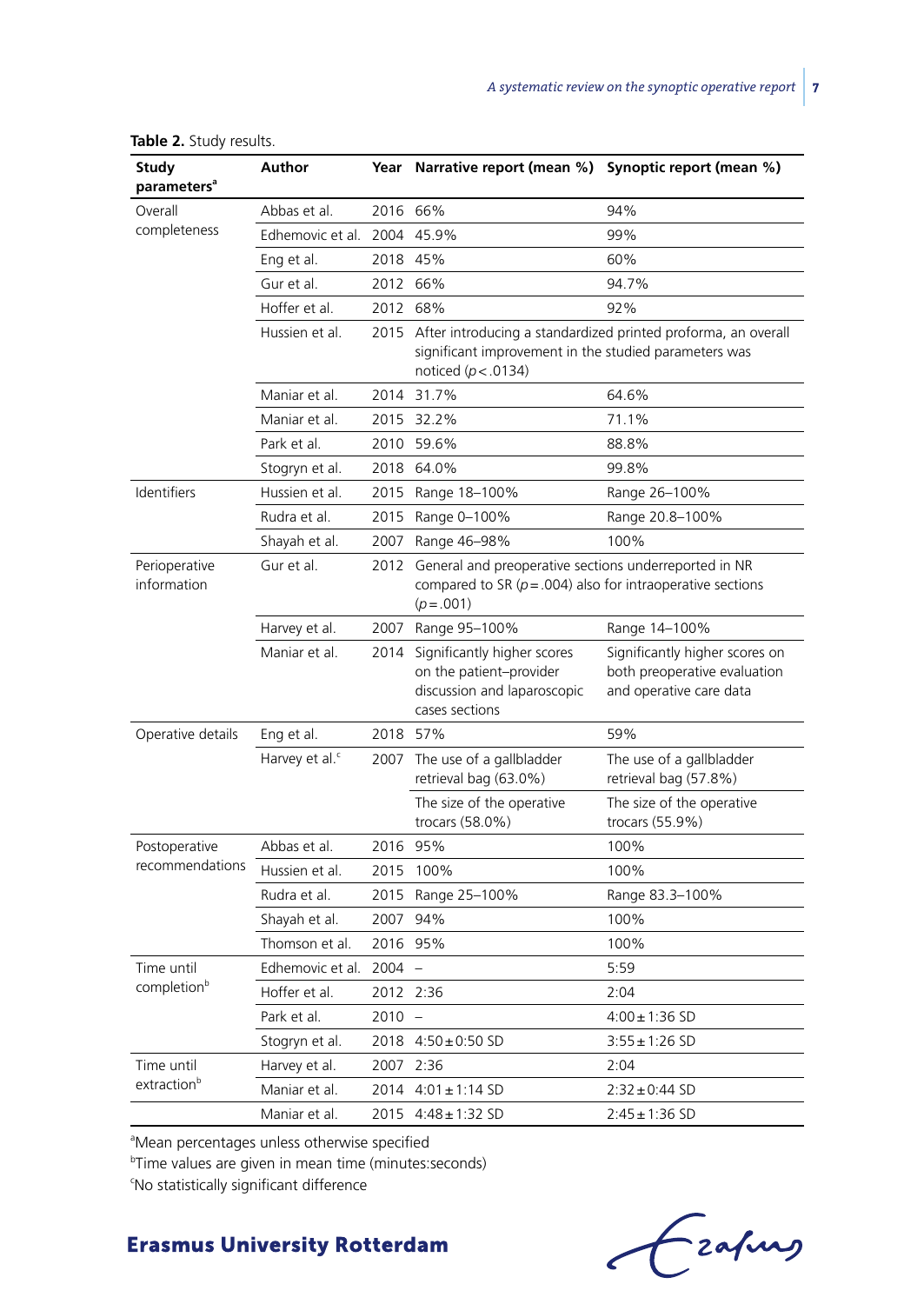#### **8** Erasmus Medical Center Rotterdam

#### **Table 3.** Newcastle-Ottawa Scale.

|                         |                                         |         | Selection                             |         |                              |         |                                       |         |  |
|-------------------------|-----------------------------------------|---------|---------------------------------------|---------|------------------------------|---------|---------------------------------------|---------|--|
| Author (Year)           | Representativeness<br>of exposed cohort |         | Selection of<br>non-exposed<br>cohort |         | Ascertainment<br>of exposure |         | Outcome<br>not present<br>at baseline |         |  |
| Abbas et al. (2016)     | Α                                       | $\star$ | А                                     | $\star$ | А                            | $\star$ | A                                     | $\star$ |  |
| Anderson et al. (2016)  | A                                       | $\star$ | А                                     | $\star$ | $\overline{A}$               | $\star$ | Α                                     | $\star$ |  |
| Chambers et al. (2009)  | $\mathsf{A}$                            | $\star$ | A                                     | $\star$ | $\overline{A}$               | $\star$ | А                                     | $\star$ |  |
| Edhemovic et al. (2004) | A                                       | $\star$ | $\overline{A}$                        | $\star$ | A                            | $\star$ | $\overline{A}$                        | $\star$ |  |
| Eng et al. (2018)       | Α                                       | $\star$ | $\overline{A}$                        | $\star$ | $\overline{A}$               | $\star$ | A                                     | $\star$ |  |
| Gur et al. (2012)       | $\mathsf{C}$                            |         | А                                     | $\star$ | $\mathsf{A}$                 | $\star$ | А                                     | $\star$ |  |
| Harvey et al. (2007)    | $\mathsf{A}$                            | $\star$ | $\overline{A}$                        | $\star$ | $\overline{A}$               | $\star$ | А                                     | $\star$ |  |
| Hoffer et al. (2012)    | A                                       | $\star$ | A                                     | $\star$ | A                            | $\star$ | Α                                     | $\star$ |  |
| Hussien et al. (2015)   | A                                       | $\star$ | А                                     | $\star$ | A                            | $\star$ | Α                                     | $\star$ |  |
| Maniar et al. (2014)    | A                                       | $\star$ | А                                     | $\star$ | $\mathsf{A}$                 | $\star$ | A                                     | $\star$ |  |
| Maniar et al. (2015)    | A                                       | $\star$ | $\overline{A}$                        | $\star$ | $\overline{A}$               | $\star$ | А                                     | $\star$ |  |
| Park et al. (2010)      | Α                                       | $\star$ | $\overline{A}$                        | $\star$ | $\overline{A}$               | $\star$ | Α                                     | $\star$ |  |
| Rudra et al. (2015)     | B                                       | $\star$ | А                                     | $\star$ | A                            | $\star$ | А                                     | $\star$ |  |
| Shayah et al. (2007)    | D                                       |         | D                                     |         | $\mathsf{A}$                 | $\star$ | А                                     | $\star$ |  |
| Stogryn et al. (2016)   | $\mathsf{A}$                            | $\star$ | B                                     |         | A                            | $\star$ | Α                                     | $\star$ |  |
| Thomson et al. (2016)   | Α                                       | $\star$ | $\overline{A}$                        | $\star$ | $\overline{A}$               | $\star$ | Α                                     | $\star$ |  |

Score interpretation:

1–3 stars: low quality, 4–6 stars: moderate quality, 7–9 stars: high quality.

The complete interpretation of the letters (A–D) can be found on http://www.ohri.ca/programs/clinical\_epidemiology/nos\_manual.pdf

# **Quality of the included studies**

The NOS demonstrated that 93.8% of the studies earned above two stars for the Selection item, 18.8% of the studies earned above one star for the Comparability item, and 37.5% of the studies earned above two stars for the Outcome item (Table 3). These results suggest that nine studies <sup>16,17,19-24,28</sup> could be considered of good quality and seven studies <sup>13-15,18,25-27</sup> of moderate quality.

# **Completeness of reporting**

### *Overall completeness*

Studies focusing on rectal and colon cancer surgery demonstrated that the range of retrieved information from SRs was  $64.6-99.0\%$  compared to  $31.7-45.9\%$  from NRs.<sup>16,22,23</sup> Breast cancer surgery showed similar results ranging from 60 to 94.7% for SRs and 45 to 66%

Frahing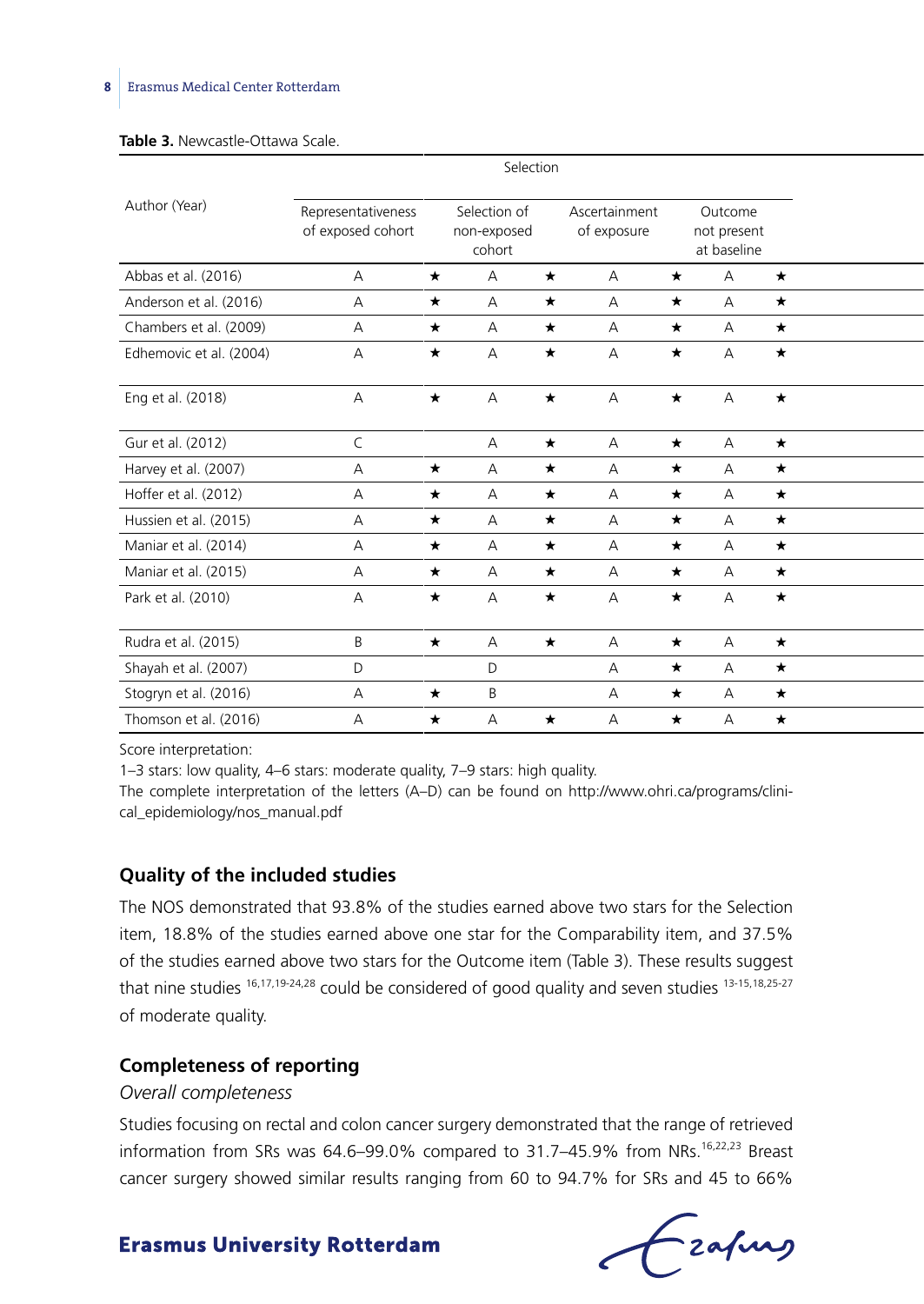| Comparability of cohorts (adjusted for<br>confounders)    |                 |                          |         |                                     | Outcome |                       |         |                |
|-----------------------------------------------------------|-----------------|--------------------------|---------|-------------------------------------|---------|-----------------------|---------|----------------|
|                                                           |                 | Assessment<br>of outcome |         | Sufficient<br>follow-up<br>duration |         | Adequate<br>follow-up |         | Total<br>Score |
| $\mathsf{C}$                                              |                 | D                        |         | $\mathsf{A}$                        | $\star$ | А                     | $\star$ | 6              |
| $\mathsf{C}$                                              |                 | D                        |         | $\mathsf{A}$                        | $\star$ | $\overline{A}$        | $\star$ | 6              |
| $\mathsf{C}$                                              |                 | D                        |         | $\mathsf{A}$                        | $\star$ | $\mathsf{A}$          | $\star$ | 6              |
| A (operator function)<br>B (procedure type)               | $\star$ $\star$ | B                        | $\star$ | $\mathsf{A}$                        | $\star$ | A                     | $\star$ | 9              |
| A (operator function)<br>B (procedure type and n reports) | $\star$ $\star$ | <sub>R</sub>             | $\star$ | A                                   | $\star$ | A                     | $\star$ | 9              |
| $\mathsf{C}$                                              |                 | D                        |         | $\mathsf{A}$                        | $\star$ | $\mathsf{A}$          | $\star$ | - 5            |
| B (procedure type)                                        | $\star$         | A                        | $\star$ | $\mathsf{A}$                        | $\star$ | A                     | $\star$ | 8              |
| B (operator who used both NR and SR)                      | $\star$         | D                        |         | $\mathsf{A}$                        | $\star$ | A                     | $\star$ | 7              |
| A (operator function)                                     | $\star$         | D                        |         | $\mathsf{A}$                        | $\star$ | $\mathsf{A}$          | $\star$ | - 7            |
| A (surgeon matched)                                       | $\star$         | A                        | $\star$ | $\mathsf{A}$                        | $\star$ | $\overline{A}$        | $\star$ | 8              |
| A (surgeon matched)                                       | $\star$         | A                        | $\star$ | A                                   | $\star$ | $\mathsf{A}$          | $\star$ | 8              |
| A (resection matched)<br>B (procedure type)               | $\star$ $\star$ | $\mathsf{C}$             |         | $\mathsf{A}$                        | $\star$ | А                     | $\star$ | 8              |
| $\subset$                                                 |                 | $\mathsf{C}$             |         | $\mathsf{A}$                        | $\star$ | $\mathsf{A}$          | $\star$ | 6              |
| $\mathsf{C}$                                              |                 | $\mathsf{C}$             |         | $\mathsf{A}$                        | $\star$ | $\mathsf{A}$          | $\star$ | $\overline{4}$ |
| B (procedure type)                                        | $\star$         | C                        |         | A                                   | ★       | Δ                     | ★       | 6              |
| $\mathsf{C}$                                              |                 | Α                        | $\star$ | A                                   | $\star$ | А                     | $\star$ | $\overline{7}$ |

for NRs.17,18 Studies covering laparoscopic appendectomy, kidney cancer surgery, pancreatic resection, and Roux-en-Y gastric bypass presented rates ranging from 88.8 to 99.8% for SRs and 59.6 to 68% for NRs.<sup>13,20,24,27</sup> Necessary reporting items concerning transurethral bladder tumor resection significantly improved from .5 to 27% when surgeons were directed to consult a 10-item checklist before surgery and while entering the operative report ( $p < .001$ ).<sup>14</sup> Reporting compliance in laparoscopic cholecystectomy showed an improvement from 53% compliance in the first month of SR implementation to 67% compliance over the final two months of their study period.19 Overall NRs in oncological thyroidectomies documented the presence/absence of tumor invasion in 27% of the cases, completeness of resection in 3%, and tumor size in 29%, whereas these were recorded in 100% of the cases in SRs  $(p<.001)$ .<sup>15</sup> Other studies consistently showed higher overall completion rates in SRs.<sup>21,25,26,28</sup>

# *Completeness of subsections*

Patient and surgeon identification, operation time and date, and operative diagnosis are examples of identifiers. One study demonstrated that prior to implementation of an op-

Czafing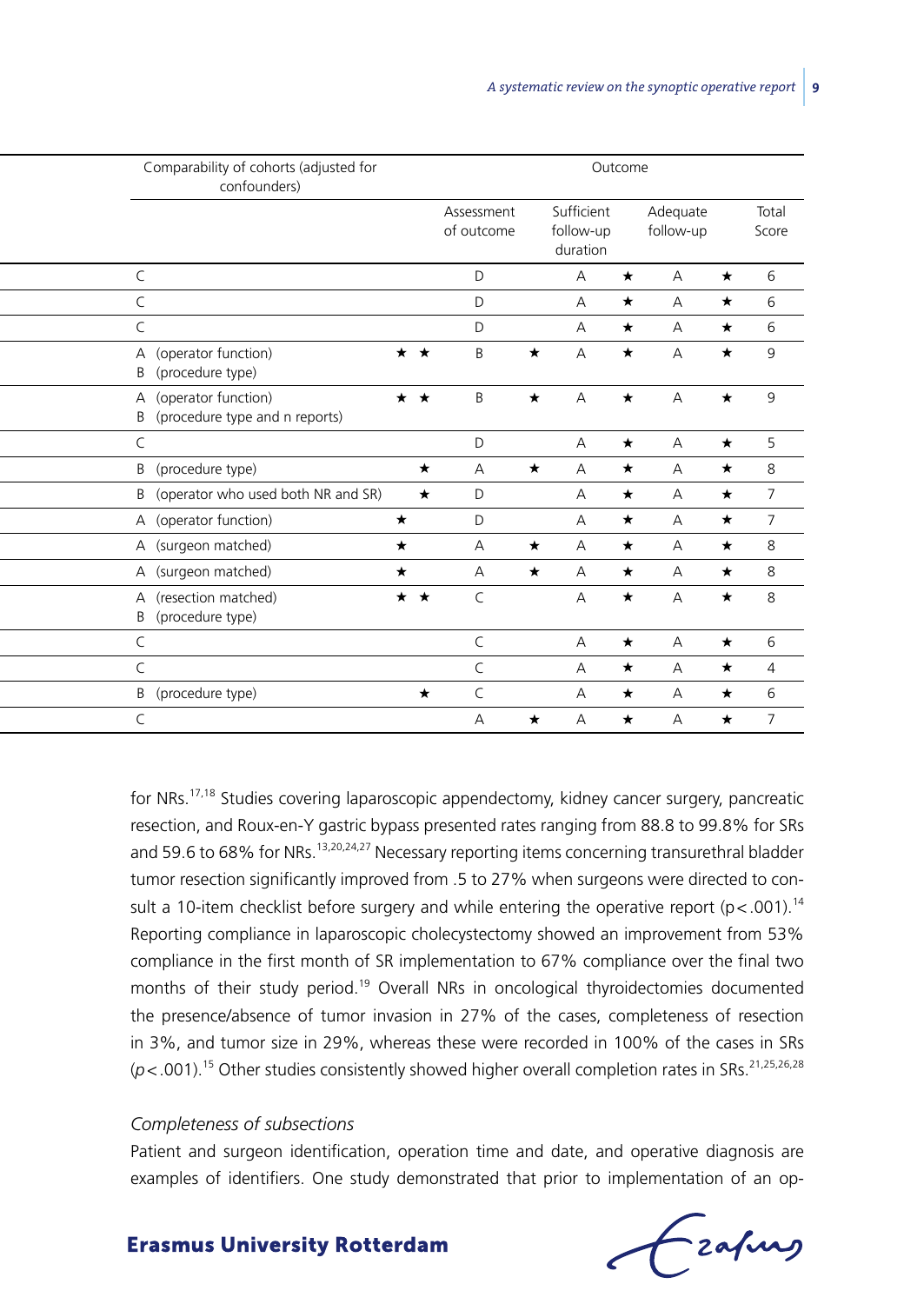erative note template, median completeness of identifiers was 81.65% (range 0–100%).<sup>25</sup> After implementation, a median completeness of 100% (range 20.8–100%) was obtained. Surgeons performed suboptimally at recording the assistant's name (82%), the operative diagnosis (46%), the incision type (87%), and the type of wound closure (83%).<sup>26</sup> 100% compliance in most identifiers was observed after provision of a printed aide-mémoire of a "Good Surgical Practice" guideline. An exception was that 18% of surgeons reported the surgery time and that surgeons were tended to report the surgery type in an emergency setting, but not when the procedure was performed electively.

The perioperative phase is the time period describing the duration of a patient's surgical procedure. In laparoscopic cholecystectomies, most perioperative and operative data were more completely reported in the SR (range  $95-100\%$  in SR vs. range  $14-100\%$  in NR).<sup>19</sup> In colon cancer surgery, SRs were associated with significantly higher scores on both preoperative evaluation and operative care data.<sup>22</sup> NRs were also associated with significantly higher scores on the patient–provider discussion and laparoscopic cases sections. A prospective study to breast cancer operations concluded that surgeons underreported general and preoperative sections of the dictated report compared to the same items in the SR ( $p = .004$ ). This was also the case for intraoperative sections ( $p = .001$ ).<sup>18</sup> This study also stated that the least frequent (0% - 25%) retrieved data were related to preoperative comorbidity, local and metastatic assessment, carcinoembryonic antigen levels and preoperative treatment.

In breast cancer surgery, technical operative details were completely reported in 59% of SRs and in 57% of NRs.<sup>17</sup>These technical details were divided into important and less important details. This division in subgroups showed that important technical details were completely reported in 69% of SRs versus 58% of NRs. Contrarily, less important technical details were reported less frequently in SRs (44% SR vs. 55% NR). Furthermore, non-technical operative details showed a larger difference between both groups, favoring SR (61% SR vs. 29% NR). Consistent to latter study, NRs of thyroidectomies routinely included nonessential information.<sup>15</sup> In laparoscopic cholecystectomy, operative details were more completely reported in the SR. Two exceptions were the use of a gallbladder retrieval bag (57.8% vs. 63.0%,  $p = .45$ ) and the size of the operative trocars (55.9% vs. 58.0%, p = .75).<sup>19</sup>

Improvements in the recording of postoperative instructions after laparoscopic appendectomy in the SR were not significant.<sup>13</sup> Prospectively reviewed trauma surgery reports also showed no completion rate differences in the postoperative plan sections for both SR (100%) and NR (100%).<sup>21</sup> In a retrospective trauma surgery study, SRs yielded a median overall completion rate for postoperative instructions of 95.8% (range 83.3–100%), whereas NRs had a median completion rate of 54.2% (range 25-100%).<sup>25</sup> In otorhinolaryngology, postoperative instructions were recorded in 94% of NRs. After the introduction of an aidemémoire, 100% completion of this section was detected.<sup>26</sup>

frafing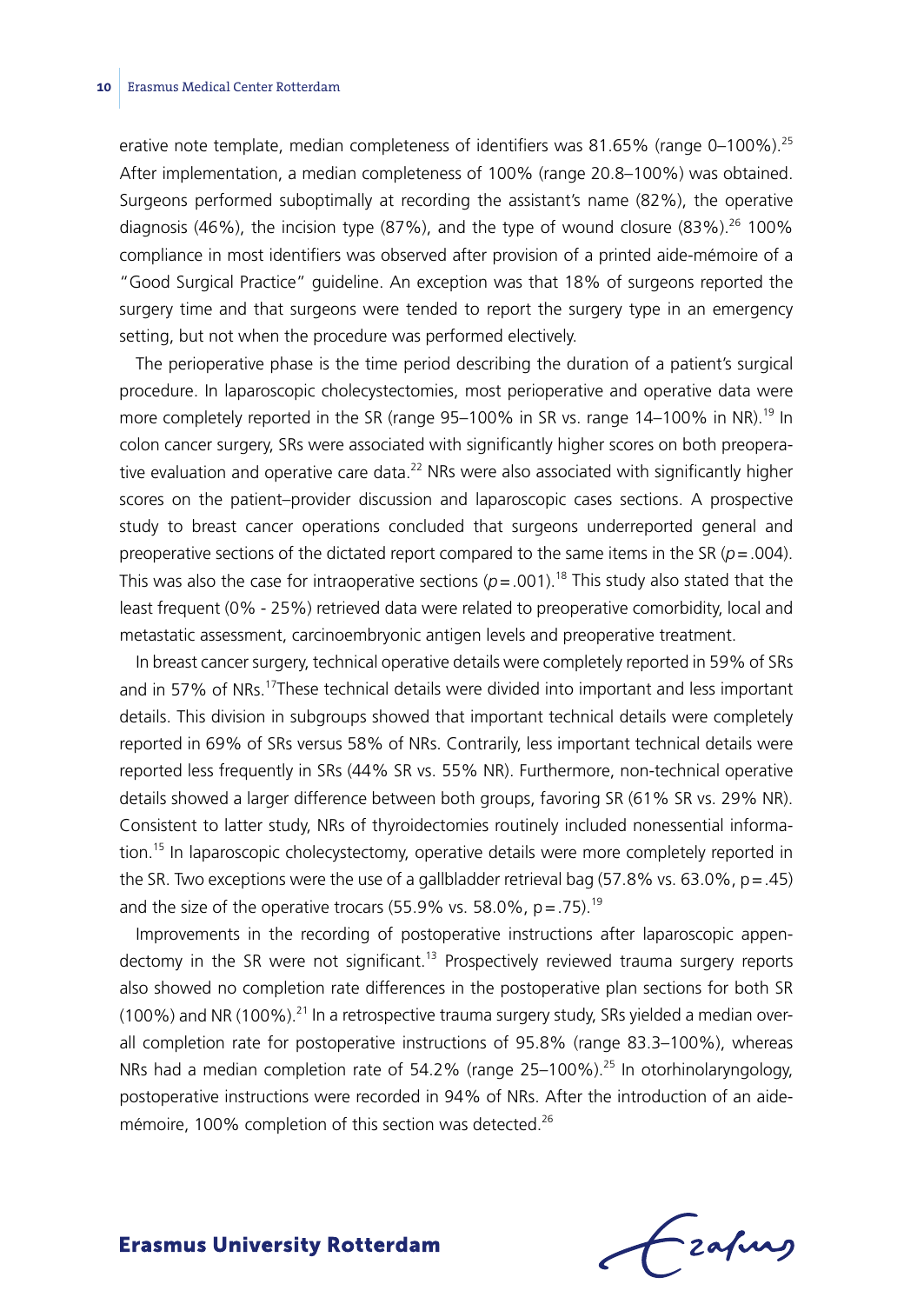### **User-friendliness**

The time until completion for SRs in rectal cancer surgery was approximately 6 min.<sup>16</sup> SRs for pancreatic resections took 4 min $\pm$  1.6 min SD to complete per case.<sup>24</sup> In an electronic SR used in kidney cancer surgery, a mean completion time (mean time (minutes:seconds)) of 2:04 was found in SRs and 2:36 in NRs.<sup>20</sup> SR completion times after Roux-en-Y gastric bypass were significantly shorter than NR completion times (mean time (minutes:seconds) $\pm$  SD; SR  $3:55\pm1:26$  SD and NR 4:50 $\pm$ 0:50 SD,  $p = .007$ ).<sup>27</sup> Three studies focusing on the readability of the operative report recorded shorter mean data extraction times in SRs compared to NRs in colon cancer surgery (mean time (minutes: seconds) SR 2:32 $\pm$ 0:44 SD and NR 4:01 $\pm$ 1:14 SD, *p*<.01), rectal cancer surgery (mean time (minutes:seconds); SR 2:45±1:36 SD and NR 4:48 $\pm$ 1:32 SD,  $p$ <.001), and laparoscopic cholecystectomy (SR 124 s and NR 156 s).<sup>19,22,23</sup>

### **DISCUSSION**

In this review, we compared the completeness and user-friendliness of two surgical reporting techniques (SR and NR). All published studies comparing the two reporting designs have consistent conclusions. Overall completion and completion of subsections of the operative report were higher in SR. Subsequently, the time until completion and extraction of the operative report was shorter in SR. One exception to our findings was the specific details concerning the operative procedure, as this was reported generally higher in NRs. The main reason for this occurrence is most likely the lack of an extra comments section in most SR templates, in which the operator is able to report nonstandard, yet important events that have occurred during surgery.

Synoptic reporting methods were developed as a result of the lack of essential information in the NR. Despite the fact that new reporting techniques are being used more frequently, obtainment of scientific evidence regarding the extent of the added value and advantages of the SR was needed to promote further incorporation of synoptic reporting methods.

In 1994, a study was conducted on medical record keeping in which 70% of notes written by consultants were indecipherable in its present form by the nurse or junior doctor collecting the data.<sup>29</sup> To make usage of these poorly dictated or typed operative reports redundant, hospitals have implemented new reporting methods of which the Web-based reporting technique is the most commonly used computerized SR. It is designed to be user-friendly, and it can save data much faster and easier than the NR. Web-based reports, such as WebSMR (Surgical Medical Record), allow surgeons to securely access reports in the operating room or any other place connected to the Internet. It contains questions with drop-down menus and other functionalities, such as risk factor calculators and mandatory response fields for essential operative steps, to achieve a most comprehensive overview of the surgical procedure.<sup>30</sup>

frafing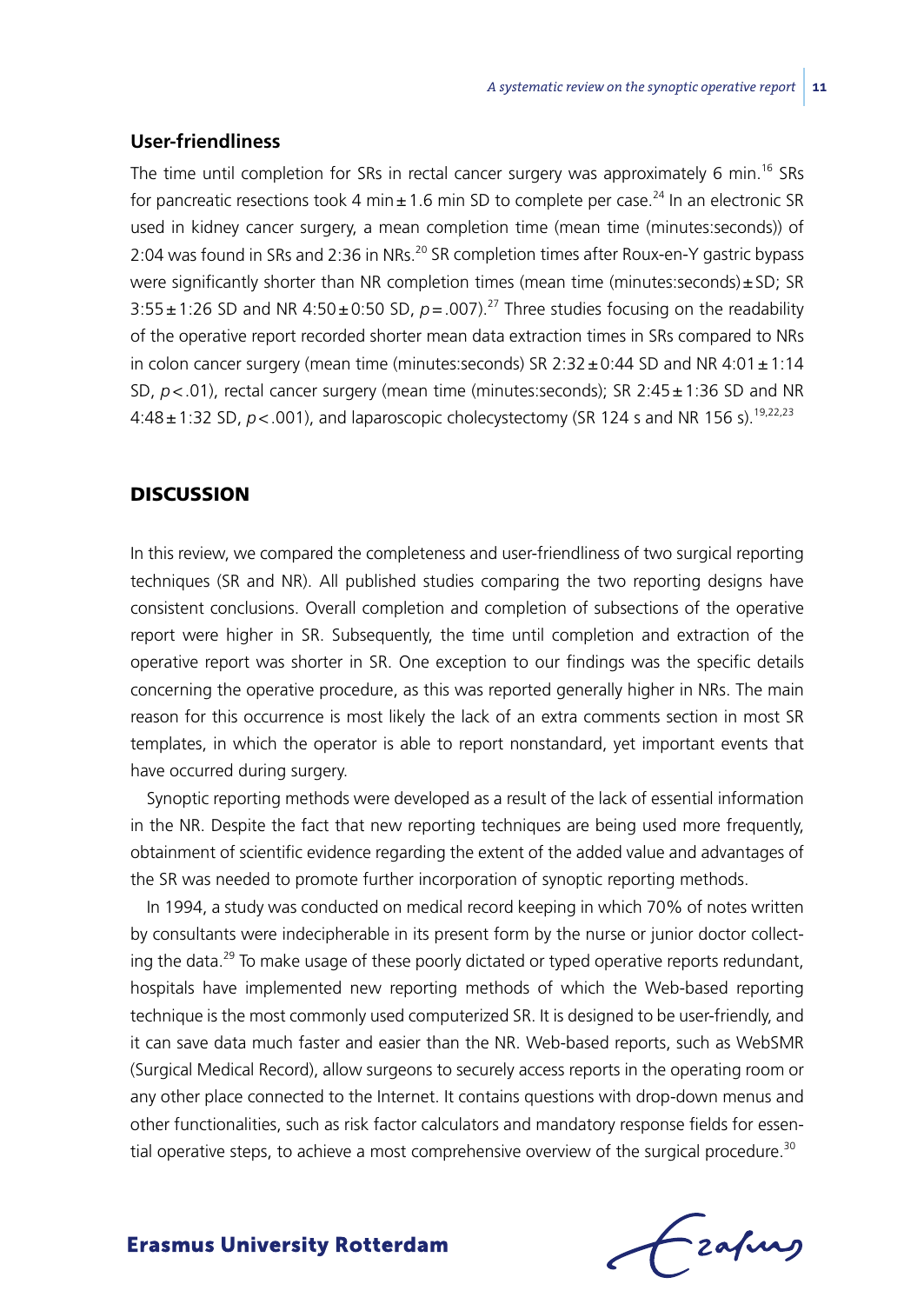### **Limitations**

The included articles focus on a diversity of surgical specialties, and just a few of these studies had similar surgical specialties.<sup>17-19,21,25,28</sup> This could complicate the generalizability of the study outcomes. Seven articles were of moderate quality, which means that a proper understanding and comparability of these non-randomized studies are not fully ascertained. This could affect the interpretation and the quality of the data as presented.<sup>13-15,18,25-27</sup> Furthermore, we noticed that most articles compared a retrospective NR group to a prospective SR group. This way, it could be more difficult to accurately compare the two reporting methods, which might subsequently result in selection and information biases. Only a few articles were included with prospective comparisons of both reporting methods.

The analyzed data were not detailed enough to perform a pooled analysis. The previously mentioned differing surgical settings and comparison methods were also reasons not to pool the low number of studies. Each article utilized its own definitions for the different subsections in the operative reports, and these were not consistent between all studies.

Furthermore, it should be discussed that not all quality improvement projects on SR are published, which could result in higher risk of publication bias.

In general, all included studies favored SR. Nevertheless, advantages of NR and disadvantages of the current form of SR were also extensively reported. The use of mandatory fields in SRs resulted in more complete reporting with completion rates close to 100%. The use of these fields is most likely the major contributor to the high disparity in completion rates between NRs and SRs. We noticed that SRs *without* mandatory fields showed a reduced yet still considerable difference between the two types of operative reports. Thus, the overall difference in completion rates favoring the SR can be detected in both SRs with and without mandatory fields.

Importantly, physicians could feel "forced" to use mandatory tools in this Web-based approach. This mindset might consequently result in less accurate reporting. However, feeling "forced" is not a physician's main mode of thought. New implementations are not easy to get accepted by physicians due to the idea that there could be an increased workload related to data entry and a big impact on current surgeon practices which could eventually affect timely patient care.<sup>31</sup> This impact is, in reality, minimal and, as this review demonstrates, the time until completion and extraction of the reports is shorter. It is thus important to inform physicians about the advantages of SR.

### **Recommendations**

Our review demonstrates that the current form of the NR lacks much information and that there is still much room for improvement in the SR. The included studies contain a wealth of information on pitfalls of and tricks for the implementation method of a new operative report. Having evaluated all recommendations, we can strongly emphasize that for the purposes of education, for dealing with any unintended consequences of surgery, and for

frafing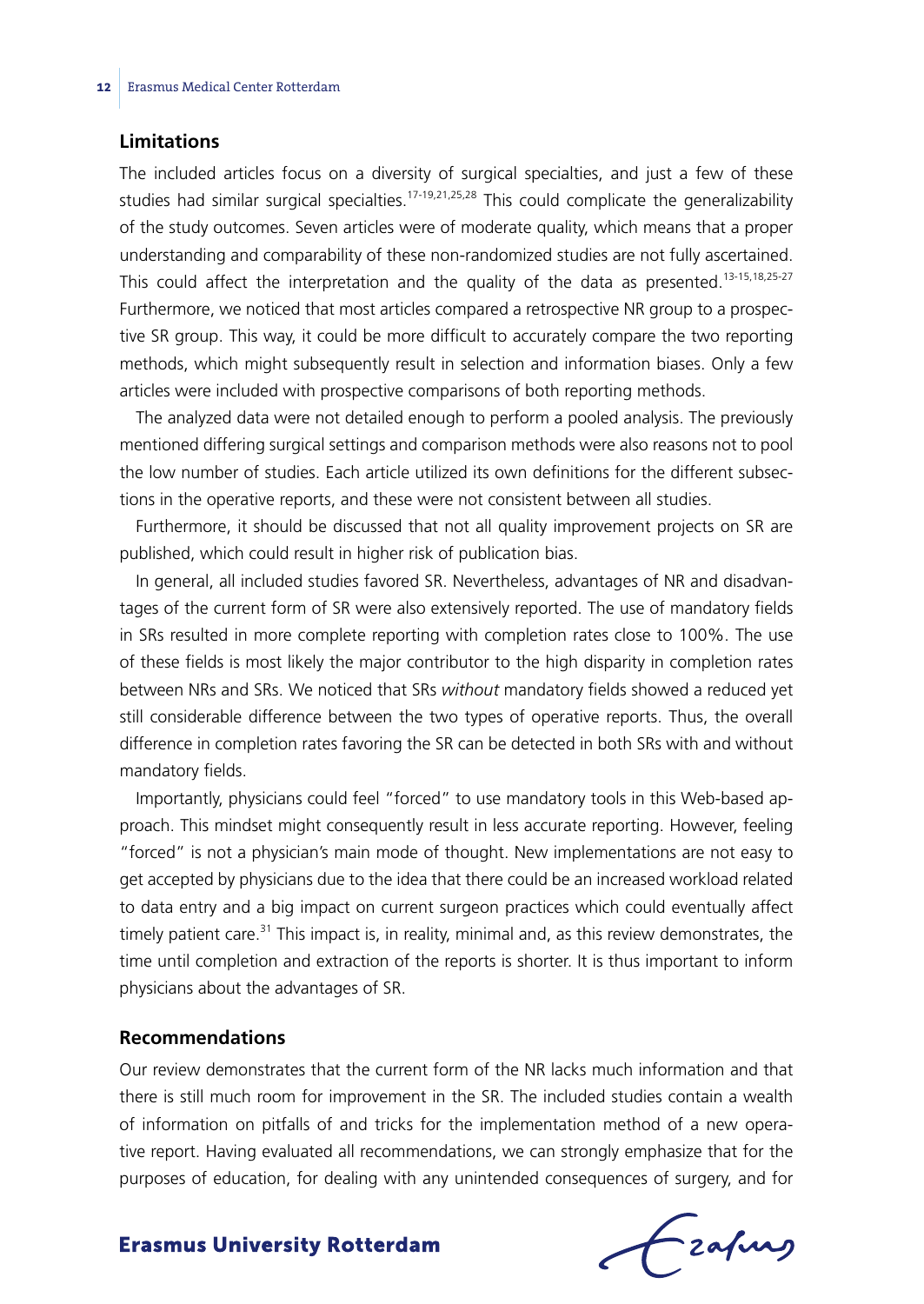those faced with carrying out a subsequent operation, the description of exactly what was found, any unexpected findings such as anatomic variants, and any deviations from the planned procedure are all absolutely key to providing high-quality ongoing care to patients.

Taking into account the benefits and limitations of both reporting methods, a hybrid approach should be aimed for in which the SR and NR complement each other. In this approach, information can be stored without the use of mandatory fields for nonessential information with an additional narrative and/or video description of the procedure if possible. As mentioned before, it could be beneficial to implement an extra comments box for specific details and unusual observations as a standard section. By minimizing the variability of reporting across surgeons and by adding these important details to the current SR in a standardized way, abnormalities during surgery can be seen at a glance in this more extensive version of the SR.

# **Conclusions**

Overall completeness of the SR is higher compared to the traditional NR. Likewise, subsections of the operative report show higher completion rates in the synoptic method. Furthermore, a much shorter time until completion and time until extraction was found in SRs, which could indicate higher user-friendliness. The narrative method generally demonstrated higher completion in specific details regarding the surgical procedure. A hybrid approach to the SR could give better completion rates and higher physician satisfaction.

### **Acknowledgements**

We want to thank biomedical information specialist Wichor Bramer of Erasmus MC Medical Library for conducting the search strategy. This review received no specific grant from any funding agency in the public, commercial, or not-for-profit sectors.

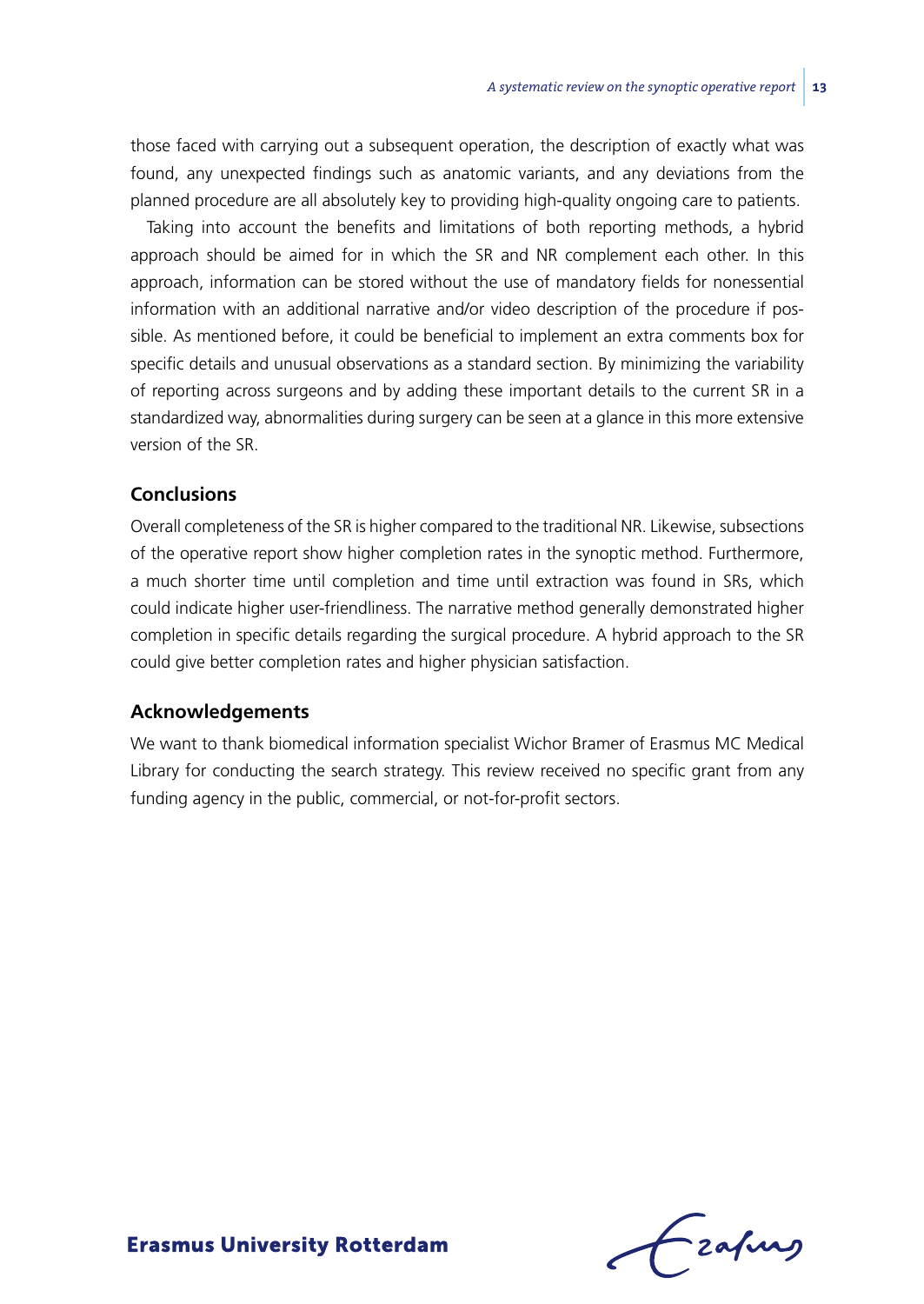### **REFERENCES**

- 1. The Royal College of Surgeons of England. Good Surgical Practice. London, England2014.
- 2. Wauben LS, van Grevenstein WM, Goossens RH, van der Meulen FH, Lange JF. Operative notes do not reflect reality in laparoscopic cholecystectomy. *Br J Surg.* 2011;98(10):1431-1436.
- 3. Vergis A, Stogryn SE, Mullan MJ, Hardy K. Electronic synoptic reporting: assessing the completeness of synoptic and narrative reports for Roux-en-Y gastric bypass. *Surg Obes Relat Dis.* 2017;13(11):1863-1868.
- 4. Weiser TG, Regenbogen SE, Thompson KD, et al. An estimation of the global volume of surgery: a modelling strategy based on available data. *Lancet.* 2008;372(9633):139-144.
- 5. Haynes AB, Weiser TG, Berry WR, et al. A surgical safety checklist to reduce morbidity and mortality in a global population. *N Engl J Med.* 2009;360(5):491-499.
- 6. Stewart L, Hunter JG, Wetter A, Chin B, Way LW. Operative reports: form and function. *Arch Surg.* 2010;145(9):865-871.
- 7. van Walraven C, Laupacis A, Seth R, Wells G. Dictated versus database-generated discharge summaries: a randomized clinical trial. *CMAJ.* 1999;160(3):319-326.
- 8. Grogan EL, Speroff T, Deppen SA, et al. Improving documentation of patient acuity level using a progress note template. *J Am Coll Surg.* 2004;199(3):468-475.
- 9. Marill KA, Gauharou ES, Nelson BK, Peterson MA, Curtis RL, Gonzalez MR. Prospective, randomized trial of template-assisted versus undirected written recording of physician records in the emergency department. *Ann Emerg Med.* 1999;33(5):500-509.
- 10. DeOrio JK. Surgical templates for orthopedic operative reports. *Orthopedics.* 2002;25(6):639- 642.
- 11. Moher D, Liberati A, Tetzlaff J, Altman DG, Group P. Preferred reporting items for systematic reviews and meta-analyses: the PRISMA statement. *BMJ.* 2009;339:b2535.
- 12. GA Wells BS, D O'Connell, J Peterson, V Welch, M Losos, P Tugwell. The Newcastle-Ottawa scale (NOS) for assessing the quality of nonrandomised studies in meta-analysis. http://www.ohri.ca/ programs/clinical\_epidemiology/oxford.asp. Accessed August 20, 2018, 2018.
- 13. Abbas SH, Singh S, Sundran R, Akbari K, Gilmour J, Puttick M. A thorough note: Does a procedure-specific operation note proforma for laparoscopic appendicectomy improve compliance with the Royal College of Surgeons of England Guidelines? *Intl J Surg.* 2016;2:1-5.
- 14. Anderson C, Weber R, Patel D, et al. A 10-Item Checklist Improves Reporting of Critical Procedural Elements during Transurethral Resection of Bladder Tumor. *J Urol.* 2016;196(4):1014-1020.
- 15. Chambers AJ, Pasieka JL, Temple WJ. Improvement in the accuracy of reporting key prognostic and anatomic findings during thyroidectomy by using a novel Web-based synoptic operative reporting system. *Surgery (USA).* 2009;146(6):1090-1098.
- 16. Edhemovic I, Temple WJ, de Gara CJ, Stuart GC. The computer synoptic operative report--a leap forward in the science of surgery. *Ann Surg Oncol.* 2004;11(10):941-947.
- 17. Eng JL, Baliski CR, McGahan C, Cai E. Uptake and impact of synoptic reporting in a community care setting. *Am J Surg.* 2018.
- 18. Gur I, Gur D, Recabaren JA. The computerized synoptic operative report: A novel tool in surgical residency education. *Arch Surg.* 2012;147(1):71-74.
- 19. Harvey A, Zhang H, Nixon J, Brown CJ. Comparison of data extraction from standardized versus traditional narrative operative reports for database-related research and quality control. *Surgery (USA).* 2007;141(6):708-714.

frafing